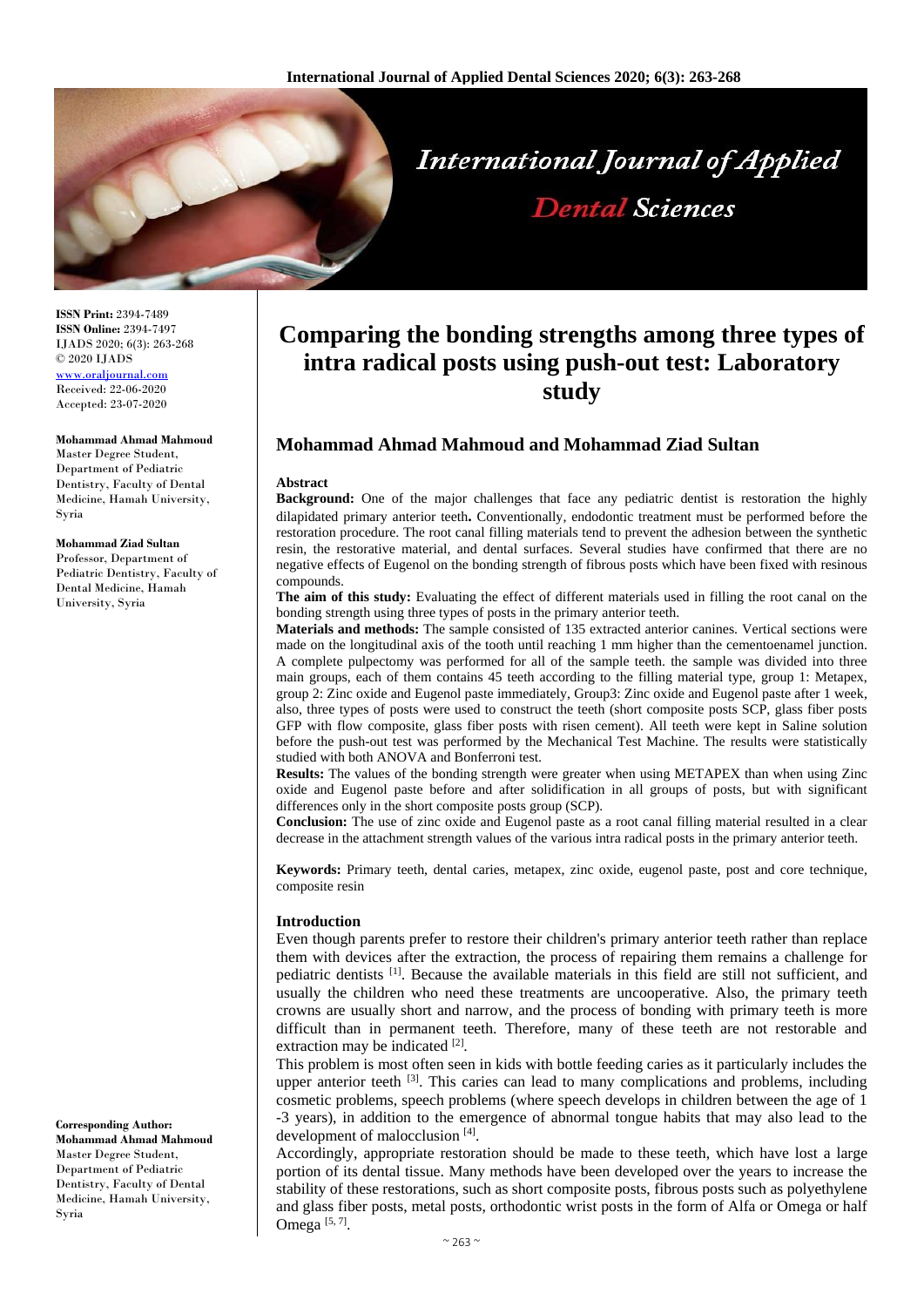Conventional procedures include endodontic treatment of the primary, severely dilapidated, anterior teeth must be performed before beginning any restorative or compensative procedure [8].

In 1930 Zinc oxide and Eugenol paste were introduced by SWEET as the first root canal filling material for the primary teeth, and it is also called ZOE paste which is one of the most used materials in the root canal filling for primary teeth [9].

Similarly, several studies have been published in Korea and Japan on the use of a mixture of Calcium and Iodoform water as a root canal filling for primary teeth under the name (Vitapex) or Metapex, and according to the results of Machida, the criteria for this mixture were close to Ideal material standards for the root canal filling for primary teeth [10] .

The root canal filling materials tend to prevent the adhesion between resin materials and dental surfaces [11].

Several studies confirmed the presence of negative effects of eugenol on the bonding strength of fiber posts which has been bond by resinous compounds  $[12, 13]$ . However, other studies denied the existence of these effects [14]. The effect of eugenol on the bonding strength of the intra radical posts is not yet

### **The aim of the research**

Evaluating the effect of different materials used in root canal filling of the primary anterior teeth on the bonding strength of three types of posts using the push-out test.

## **Materials and methods**

**Study design:** A comparative laboratory study to evaluate the bonding strength using the push-out test for different intraradical posts on the primary anterior teeth depending on the filing material type used in the root canal.

**Sample size**: The research sample consisted of 135 primary anterior canines that were divided into three equal main groups according to the used filling material (METAPEX material, Zinc oxide Eugenol paste before curing, Zinc oxide Eugenol paste one week after curing) - Figure 1, also, three types of posts were used to construct the teeth (short composite posts SCP, glass fiber posts GFP with flow composite, glass fiber posts with risen cement).



Part of the study sample.

**Fig 1:** Part of the study sample

## **Research procedure**

**Teeth preparation:** After washing, cleaning, and disinfection (using chloramine solution), all caries were removed from the teeth, using a spherical bur on a slow speed rotation.

Vertical sections were made on the longitudinal axis of the tooth using a high-speed turbine grip with water cooling until reaching 1 mm above the cementoenamel junction (CEJ).

The dental pulp was removed and then the filing and expansion process began for all the sample teeth with abundant irrigation using the saline solution between each file and the other, until reaching file 45 at the apical foramen, considering that the root canal of the primary anterior teeth is wider than the root canal of the primary posterior teeth.

4 mm of the coronal portion of the root canal filling was removed by a spherical bur on a handgrip at slow speed, and

the root canal filling material was isolated from the allocated distance for the post building with a 1 mm layer of flowable composite. Accordingly, the distance allocated for the post building is approximately 3 mm.

**The push-out test procedure:** Initially, cold acrylic models were made to fix the sample teeth on them. After making the models, circular holes were made on each acrylic model so that the diameter of the hole is slightly greater than the diameter of the post in order not to impede the movement of the post outside the tooth.

Then each of the teeth of the sample was fixed temporarily perpendicular to the acrylic model and in a way that suits the pre-made holes for the possibility of a correction in case of need, then the permanent fixation was made using cold acryl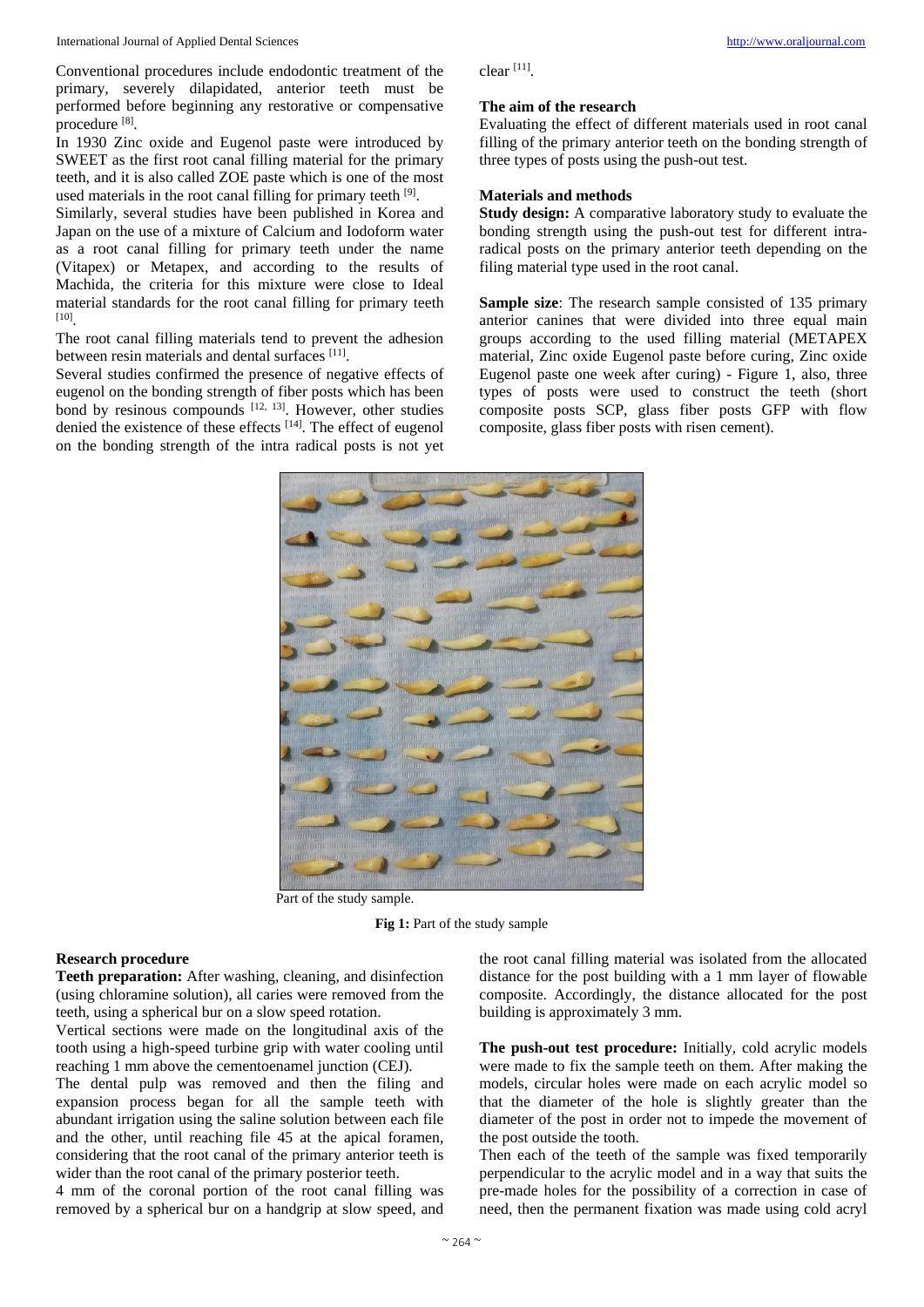and the thickness did not exceed 3 mm.

After obtaining the teeth fixed on the acrylic models, vertical sections were made on the longitudinal axis of the tooth starting from the tooth apex and in slices form with a less than 1 mm thickness and so on until reaching the beginning of the required post (from the apex) – Figure 2.

thus, we have obtained one slide with a 3 mm thickness fixed within the acrylic model, which represents the length of the



**Fig 2:** After making cross-sections on the longitudinal axis of the tooth until reaching the post

#### **Results**

## **1. Sample distribution according to the root canal filling material**

(Table N. 1) represent the distribution of the sample according to the type of the root canal filling material, where the sample is 135 teeth and was divided equally into 3 groups according to the root canal filling material.

## **Studying the effect of the root canal filling material on the values of the bonding strength to the push-out test according to the type of the used post**

A one-sided contrast analysis test (ANOVA) was performed to study the significance of differences in the strength of the bonding force with the push-out test between the three groups of the root canal filling material studied (METAPEX, Zinc oxide and Eugenol before curing, Zinc oxide and Eugenol after one week of curing) in the study sample.

(Table N. 2) shows the mean, the standard deviation, the standard error, and the significance of the differences for the values of the bonding force with the push-out test according to the used material and the type of post used.

The results showed that there were no statistically significant differences in both the glass fiber post group GFP which fixed with the flow compost  $(P = 0.148)$  and the glass fiber post group GFP which fixed with resin cement ( $P = 0.091$ ), while the differences were statistically significant in the short composite post group SCP (0.041). (Table N. 2)

To find out which of the groups of the root canal filling material differs fundamentally from the other two groups in the values of the bonding strength using the push-out test, a binary comparison was made using the Bonferroni method to study the significant difference in the values of the bonding strength with the push-out test between the three groups of used root canal filling material (METAPEX, Zinc oxide, and Eugenol before curing, Zinc oxide and Eugenol after one week of curing) in the short composite post group of the study sample.

(Table N. 3) shows the results of the binary comparison Bonferroni method to study the significance of the bilateral

post, and then the cross-section piston heads and the rounded head that has been attached to the universal testing machine were directed so that it is placed at the apical end of the post and goes directly to the center of it, then load test was applied at 1 mm/min speed until the post has fully extruded and values were recorded for each sample using newton measure – Figure 3.



**Fig 3:** One of the values recorded on the computer in Newton.

differences in the values of the bonding strength with the push-out test between the three groups of used root canal filling material (METAPEX, Zinc oxide Eugenol before curing, Zinc oxide and Eugenol after one week of curing) in the short composite post group of the study sample.

(Table N. 3) shows that there are statistically significant differences when comparing the values of the bonding strength of the push-out test (mg/ml) between the METAPEX group and the zinc oxide and eugenol ZOE before curing  $(P =$ 0.043). Statistically significant differences ( $P = 0.238, 1.000$ ), respectively.

## **Discussion**

The bonding strength of the resin compounds to the dental surfaces and the posts inside the root can be affected by the type of the root canal filling material [15]. Many studies have evaluated the effect of the root canal filling material and their compounds on the stability of the posts within the root, where the results showed a decrease in the stability of these posts which were fixed to resin cement in the canals that were filled with filling materials containing eugenol  $[16, 17]$ .

In this study, the values of bonding strength when using METAPEX were greater compared to using zinc oxide and eugenol ZOE before curing and after curing, but without significant statistical differences.

However, in the push-out test it was found that the values of the bonding strength were greater when using METAPEX compared to the zinc oxide and eugenol ZOE before curing, with significant statistical differences, but no significant differences when comparing the zinc oxide and eugenol ZOE after curing.

The results of this study agree with another study which compared the effect of the application of calcium hydroxide and zinc oxide and eugenol ZOE as filling material of the root canal on the strength of the posts bonding with the dentin surfaces of the root canal and found that the bonding strength was greater and with significant statistical differences when using calcium hydroxide Compared to the use of zinc oxide and eugenol ZOE<sup>[13]</sup>.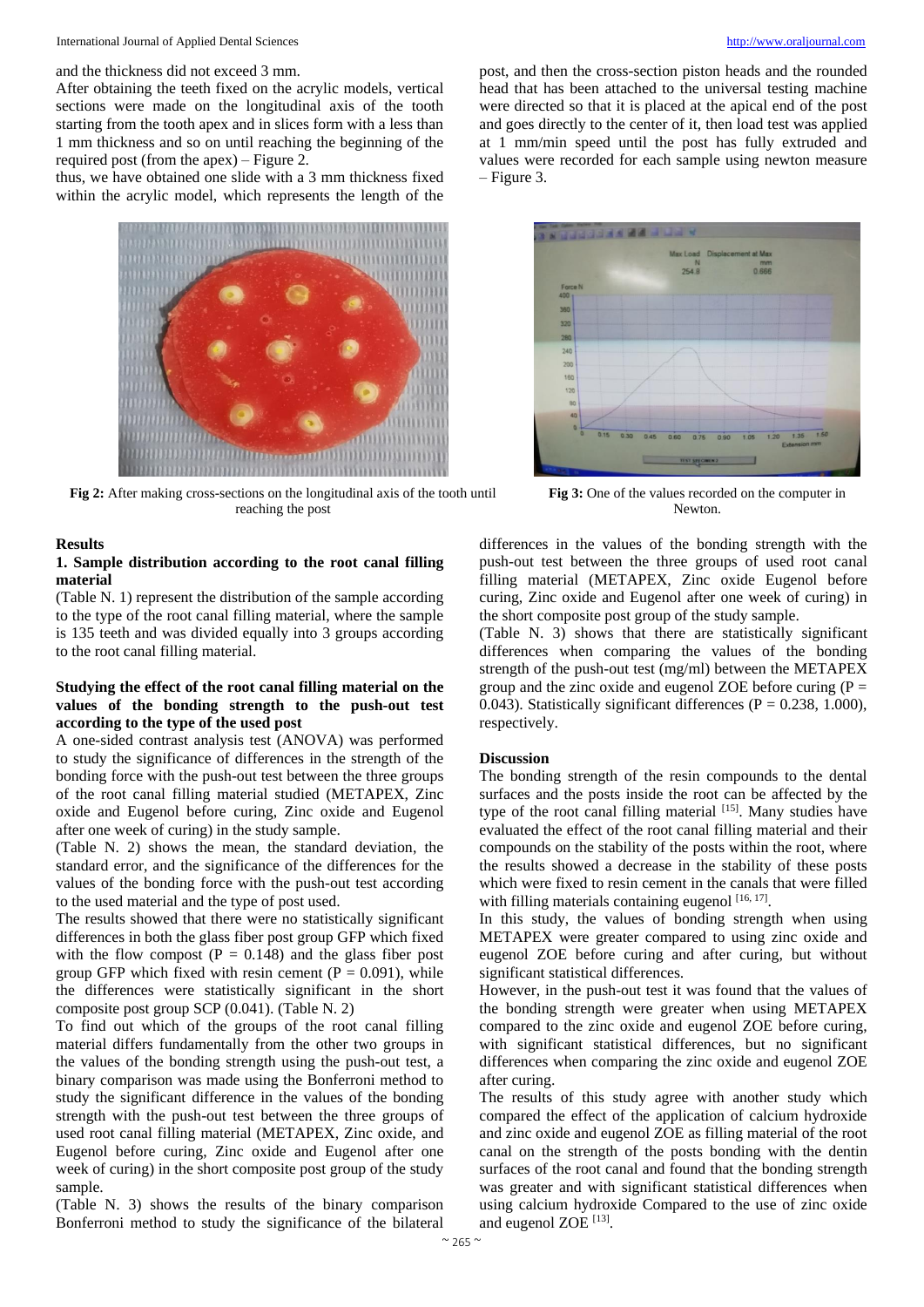More studies confirmed and supported these results, as they found negative effects of eugenol on resin compounds because eugenol had caused a change in the chemical and physical properties of these resin compounds [15, 18].

The results of our study also agree with another study which studied the effect of three types of root filling materials (AHplus resin, zinc oxide, and eugenol ZOE, the Metapex) on the bonding strength of the push-out test on 50 posts that has been fixed by the resin cement. It was observed that the values of the bonding strength of the posts were at their lowest level when using zinc oxide and eugenol ZOE as a root canal filling material compared to other filling materials [19].

Besides, a decrease in the bonding strength of resin adhesion systems when primary cement was used between sessions that contained eugenol [17].

Chelation reaction was also found when zinc oxide was mixed with eugenol, as the molecules formed from the zinc oxide absorbed in a model of zinc eugenols make the release of eugenol possible [19].

Also, due to the presence of fluids within the dentin ducts, the previous reaction can become reversible and this means the release of eugenol and its concentration in the surface between the tooth and the resin compounds, which leads to a decrease in the values of the bonding strength of the different posts<sup>[20]</sup>. Cohen also noted that eugenol negatively affects the curing process of resin compounds [21].

The results of our studies also coincided with the results of (Alfredo 2006) who compared the use of zinc oxide and eugenol ZOE as a root canal filling material and not using it on the bonding strength with the tensile test of 24 root posts that were fixed to the two bonding systems, the first: zinc phosphate cement and the second: resin cement, and they noticed a very significant negative effect of eugenol on the curing of the resin compounds  $^{[20]}$ .

This was confirmed by Tjan and his colleagues, where they observed a direct negative effect of eugenol on the resinbased materials, and recommended not to use the materials that contain in its composition on eugenol with resin cemen [22] .

According to the results of this study, it was found that the values of the bonding strength with the push-out test when using zinc oxide and eugenol ZOE after curing were greater than when using ZOE paste before curing but no significant statistical differences were found.

This can be explained by the fact that it was found in some studies that when the post fixing process took place a week after the endodontic filling with zinc oxide and eugenol ZOE, a clear decrease in the negative effects of eugenol on the resin compounds was observed (but it did not disappear at all) compared to fixing the post immediately after the endodontic

filling with zinc oxide and eugenol ZOE  $[18, 23]$ .

Also, Vano M 2006 compared the bonding strength of the intra root posts if they were fixed to three time periods (immediately after the root canal filling, after 24 hours, after 7 days), the result of the study concluded that the longer the fixed posts were delayed the greater the strength of the bonding between the post and the dentin [18].

However, the immediate restoration process has many benefits, including reducing the risk of Coronally edge leakage, and restoration takes place in the same session and this is what is seen when restoring primary anterior teeth in young children under general anesthesia that usually requires one session [12] .

Boone and colleagues also found in their study that there was no effect of the root canal filling material type on the stability of the intra radical posts [24] .

The difference in results with other studies can be explained by the following work method; the sample, the root canals preparing method, irrigation time and technique preserving sample period, the technique of applying the resin, the period between the filling the root canal and fixing the post, the length of the post  $[26, 25, 14]$ .

The stability and fixity of the post within the root with the periodontal tissues depend on many factors, including Anatomical characteristics of the tooth, length, and shape of the post, type of the root canal filling material, technique of preparing the location of the post, and the physical and chemical properties of the materials used for fixin [27].

## **Conclusions**

Within the limits of this study and the results obtained, the following can be concluded:

- There is a relationship between the type of root canal filling material and the values of the bonding strength of the different intra root posts.
- The values of the bonding strength of the root posts when applying Metapex were greater than when applying zinc oxide and eugenol before curing.
- A slight improvement in the bonding strength values of the root posts was observed when applying Metapex compared to the application of zinc oxide and eugenol after curing.
- A slight improvement in the bonding strength values of the root posts was observed when applying zinc oxide and eugenol after curing compared to applying zinc oxide and eugenol before curing.
- Eugenol has negative effects on the bonding strength of resin compounds.

**Table 1:** Shows the distribution of the sample according to the type of the root canal filling material

| the root canal filling material                     | Number of teeth | Percentage |  |  |
|-----------------------------------------------------|-----------------|------------|--|--|
| <b>METAPEX</b>                                      |                 | 33,3%      |  |  |
| zinc oxide and eugenol ZOE before curing            | 45              | 33,3%      |  |  |
| zinc oxide and eugenol ZOE after one week of curing | 45              | 33,3%      |  |  |
| Total                                               | 135             | 100%       |  |  |

| post type            | filling material                            | Number of<br>teeth | mean   | standard<br>deviation | standard<br>error | <b>P-</b><br>value | significance               |
|----------------------|---------------------------------------------|--------------------|--------|-----------------------|-------------------|--------------------|----------------------------|
| Short composite post | <b>METAPEX</b>                              |                    | 261.80 | 115.38                | 29,79             |                    |                            |
|                      | zinc oxide and eugenol ZOE before<br>curing |                    | 183.12 | 69.69                 | 17.99             | 0.041              | significant<br>differences |
|                      | zinc oxide and eugenol ZOE after            |                    | 206,44 | 55,93                 | 14.44             |                    |                            |

**Table 2:** Significant difference between the different filling materials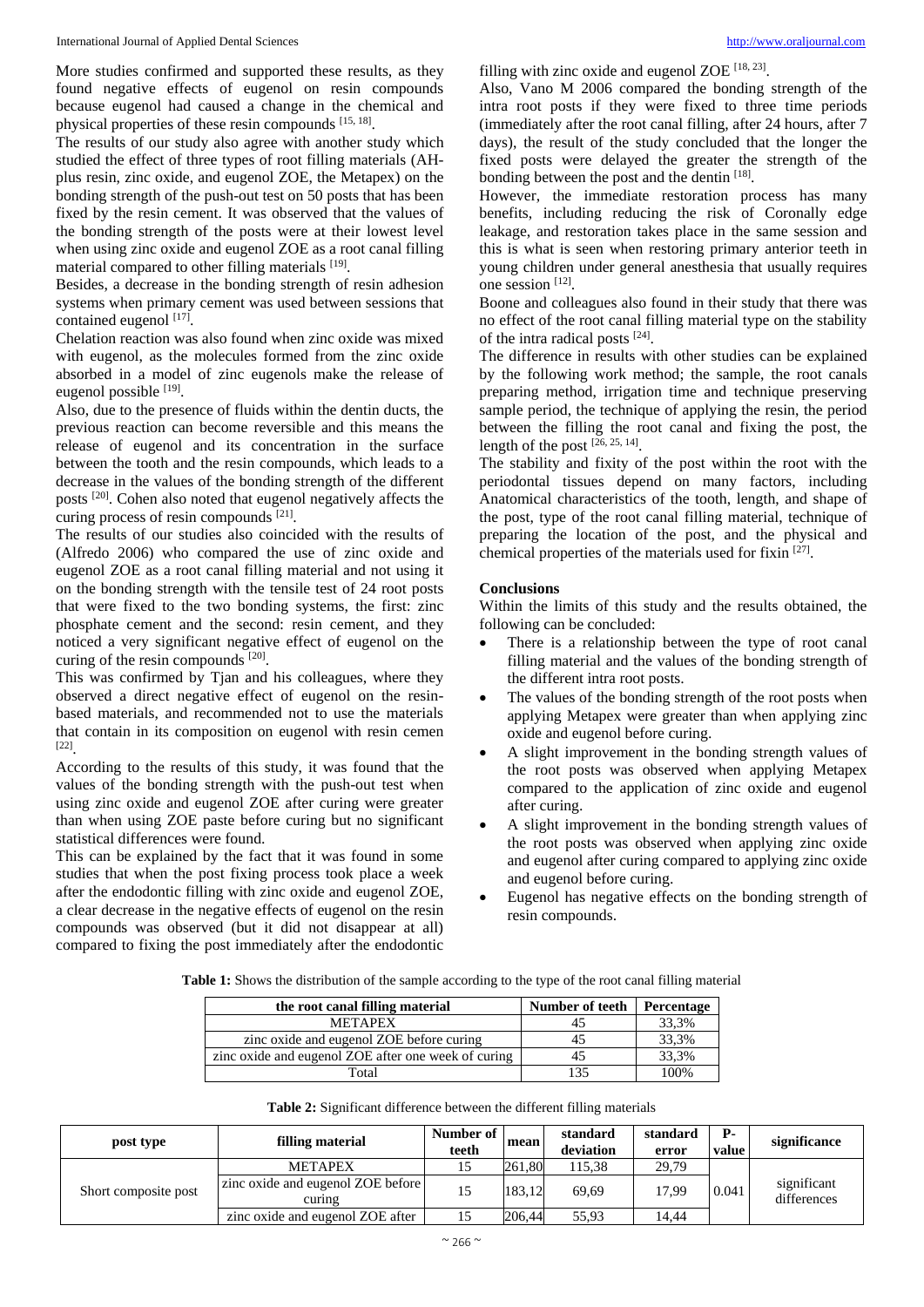|                                            | one week of curing                                     |    |        |       |       |       |                               |  |
|--------------------------------------------|--------------------------------------------------------|----|--------|-------|-------|-------|-------------------------------|--|
| Glass fiber postfixed by<br>flow composite | <b>METAPEX</b>                                         | 15 | 208.75 | 62.49 | 16.13 |       |                               |  |
|                                            | zinc oxide and eugenol ZOE before<br>curing            | 15 | 155.51 | 60.31 | 15.57 | 0.148 | no significant<br>differences |  |
|                                            | zinc oxide and eugenol ZOE after<br>one week of curing | 15 | 189.86 | 94.05 | 24.28 |       |                               |  |
| Glass fiber post fixed by<br>resin cement  | <b>METAPEX</b>                                         | 15 | 225.93 | 69.63 | 17.98 |       | no significant<br>differences |  |
|                                            | zinc oxide and eugenol ZOE before<br>curing            | 15 | 170.83 | 49.21 | 12.71 | 0.091 |                               |  |
|                                            | zinc oxide and eugenol ZOE after<br>one week of curing | 15 | 219.88 | 94.53 | 24.41 |       |                               |  |

**Table 3:** Bonferroni correction test to study the significant difference between different materials

| post type               | filling material $(I)$ | filling material $(J)$                                                            | difference between the<br>two means $(I-J)$ | standard<br>error | <b>P</b> -<br>value | Significance              |
|-------------------------|------------------------|-----------------------------------------------------------------------------------|---------------------------------------------|-------------------|---------------------|---------------------------|
| Short composite<br>post | <b>METAPEX</b>         | zinc oxide and eugenol ZOE<br>before curing                                       | 78.68                                       | 30.77             | 0.043               | significant               |
|                         |                        | zinc oxide and eugenol ZOE after<br>one week of curing                            | 55.36                                       | 30.77             | 0.238               | <b>Not</b><br>significant |
|                         | before curing          | zinc oxide and eugenol ZOE zinc oxide and eugenol ZOE after<br>one week of curing | $-23.32$                                    | 30.77             | 1.000               | <b>Not</b><br>significant |

## **References**

- 1. Holan G, Rahme MA, Ram D. Parents' attitude toward their children's appearance in the case of esthetic defects of the anterior primary teeth. J Clin Pediatr Dent. 2009; 34(2):141-5.
- 2. Wanderley MT, Ferreira SL, Rodrigues CR, Rodrigues Filho LE. Primary anterior tooth restoration using posts with macroretentive elements. Quintessence Int. 1999;  $30(6) \cdot 432 - 6$
- 3. Sheiham A. Dental caries affects body weight, growth and quality of life in pre-school children. Br Dent J. 2006; 201(10):625-6.
- 4. Mandroli PS. Biologic restoration of primary anterior teeth: a case report. J Indian Soc Pedod Prev Dent. 2003; 21(3):95-7.
- 5. Eshghi A, Esfahan RK, Khoroushi M. A simple method for reconstruction of severely damaged primary anterior teeth. Dent Res J (Isfahan). 2011; 8(4):221-5.
- 6. Gujjar KR, Indushekar KR. Comparison of the retentive strength of 3 different posts in restoring badly broken primary maxillary incisors. J Dent Child (Chic). 2010; 77(1):17-24.
- 7. Memarpour M, Shafiei F, Abbaszadeh M. Retentive strength of different intracanal posts in restorations of anterior primary teeth: an *in vitro* study. Restor Dent Endod. 2013; 38(4):215-21.
- 8. Waggoner WF. Restoring primary anterior teeth. Pediatr Dent. 2002; 24(5):511-6.
- 9. Mortazavi M, Mesbahi M. Comparison of zinc oxide and eugenol, and Vitapex for root canal treatment of necrotic primary teeth. Int J Paediatr Dent. 2004; 14(6):417-24.
- 10. Matsuzaki K, Fujii H, Machida Y. Experimental study of pulpotomy with calcium hydroxide-iodoform paste in dogs' immature permanent teeth. Bull Tokyo Dent Coll. 1990; 31(1):9-15.
- 11. Kececi AD, Ureyen Kaya B, Adanir N. Micro push-out bond strengths of four fiber-reinforced composite post systems and 2 luting materials. Oral Surg Oral Med Oral Pathol Oral Radiol Endod. 2008; 105(1):121-8.
- 12. Dias LL, Giovani AR, Silva Sousa YT, Vansan LP, Alfredo E, Sousa-Neto MD *et al*. Effect of eugenol-based endodontic sealer on the adhesion of intraradicular posts cemented after different periods. J Appl Oral Sci. 2009; 17(6):579-83.
- 13. Menezes MM, Valera MC, Jorge AO, Koga-Ito CY, Camargo CH, Mancini MN. *In vitro* evaluation of the effectiveness of irrigants and intracanal medicaments on microorganisms within root canals. Int Endod J. 2004; 37(5):311-9.
- 14. Hagge MS, Wong RD, Lindemuth JS. Effect of three root canal sealers on the retentive strength of endodontic posts luted with a resin cement. Int Endod J. 2002; 35(4):372- 8.
- 15. Gomes AL, Gomes O, Sampaio-Fernandes JC, Leal C, Pinho A. Materiais de resina e superfícies contaminadas com eugenol. Rev Port Estomatol Cir Maxilofac. 2006; 47(2):107-15.
- 16. Alfredo E, de Souza ES, Marchesan MA, Paulino SM, Gariba-Silva R, Sousa-Neto MD. Effect of eugenol-based endodontic cement on the adhesion of intraradicular posts. Braz Dent J. 2006; 17(2):130-3.
- 17. Carvalho CN, de Oliveira Bauer JR, Loguercio AD, Reis A. Effect of ZOE temporary restoration on resin-dentin bond strength using different adhesive strategies. J Esthet Restor Dent. 2007; 19(3):144-52; discussion 53.
- 18. Vano M, Cury AH, Goracci C, Chieffi N, Gabriele M, Tay FR *et al*. The effect of immediate versus delayed cementation on the retention of different types of fiber post in canals obturated using a eugenol sealer. J Endod. 2006; 32(9):882-5.
- 19. Markowitz K, Moynihan M, Liu M, Kim S. Biologic properties of eugenol and zinc oxide-eugenol. A clinically oriented review. Oral Surg Oral Med Oral Pathol. 1992; 73(6):729-37.
- 20. Farina AP, Cecchin D, Garcia Lda F, Naves LZ, Pires-de-Souza Fde C. Bond strength of fibre glass and carbon fibre posts to the root canal walls using different resin cements. Aust Endod J. 2011; 37(2):44-50.
- 21. Cohen BI, Volovich Y, Musikant BL, Deutsch AS. The effects of eugenol and epoxy-resin on the strength of a hybrid composite resin. J Endod. 2002; 28(2):79-82.
- 22. Tjan AH, Nemetz H. Effect of eugenol-containing endodontic sealer on retention of prefabricated posts luted with adhesive composite resin cement. Quintessence Int. 1992; 23(12):839-44.
- 23. Davis ST, O'Connell BC. The effect of two root canal sealers on the retentive strength of glass fibre endodontic posts. J Oral Rehabil. 2007; 34(6):468-73.